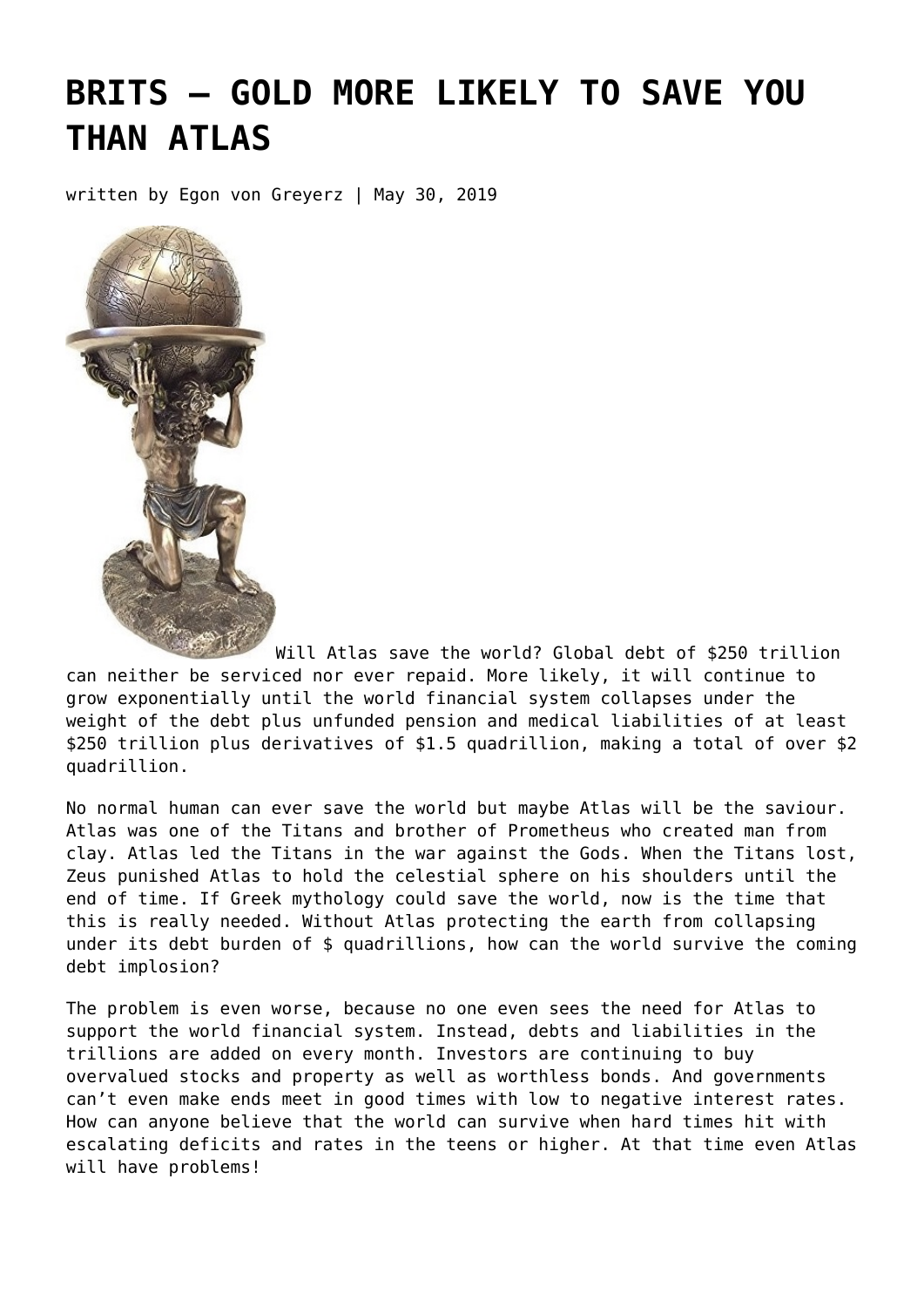#### **BUY HIGH AND SELL LOW**

Buy high and sell low! That is the mantra of most investors. Very few buy when assets are unloved and undervalued. The herd instinct is what drives the majority of people buying stocks, property or precious metals when they are already expensive. Nothing is really interesting until it makes the headlines or friends are telling you they are buying. The best time to buy is when no one talks about an investment and which is greatly undervalued.

#### **A WEDDING GIFT**

Back in 2001-2, I had the personal experience of recommending to a number of friends and relatives what I at that time saw as the most important asset to hold. I was even so keen on this investment that I talked about it in 2002 when I gave a speech to one of my daughters at her wedding. Since the bridegroom was English, the tradition is that the father of the bride pays for the whole wedding. So at that particular point, your daughter becomes extremely dear, especially since we have three daughters who all got married within ten months! I thought I would give everyone a gift at the wedding breakfast (that's the name in the UK even if it is dinner), so in my speech I recommend everyone to buy gold for wealth preservation purposes. There were Brits, some Swedes and Swiss etc attending. Of course, a wedding is not a typical venue for investment advice but still I felt passionate about the risks in the world already at that time. Gold was then \$300 and £200 per ounce. In SEK Swedish kroner gold was SEK2,800 per oz.

So how many of the guests went home afterwards and bought gold. I don't know but from what I gathered, not a single one. Most people at the time thought they were experts in tech stocks since these had been going up for years. But as normally is the case, people had bought late in the cycle and were already losing big money in 2002. Their mind was more on recovering their losses rather than gold and wealth preservation. Like often is the case, some bought later when gold had trebled in 2010-11 and probably sold at a loss in 2012-3.

I doubt anyone who was at the wedding is today aware that in **British pounds, they would have made 5X the money as gold has gone from £200 to £1012 today. In Swedish kroner they would have made 4.5X the money. What most people don't know either, is that gold has vastly outperformed stock markets in this century.**

## **HISTORY WILL RHYME AGAIN**

So why am I talking about what people could have made if they listened to my advice? For the simple reason that we are today in a very similar situation to the 2000-2 period. And just like then, nobody will buy gold until it is much higher and noticed by MSM (Main Stream Media).

Gold is today again unloved and undervalued. And virtually no one in the West is buying gold or gold stocks. The East, China, India and Russia are still continuing to accumulate because they know what is about to happen. But in the West, governments and central banks deliberately cheat and mislead their people.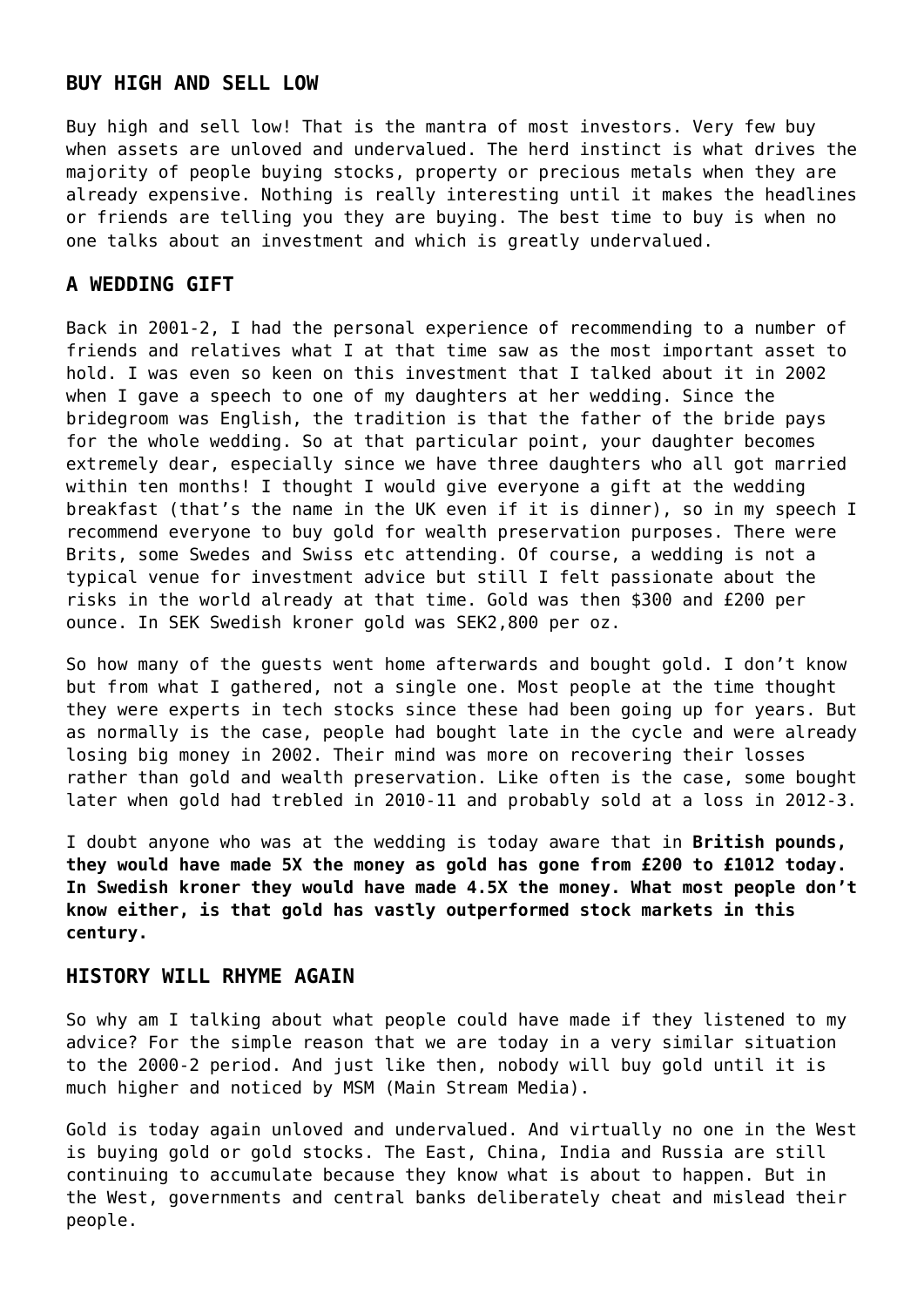

#### **THE UK IS IN A MESS**

Theresa May, the UK prime minister, was last week forced to resign due to her incompetence and inability to implement Brexit. For the last 3 years, she had confused achievement with activity by rushing back and forth to Brussels and to Parliament without any real plan. In the meantime the country has not been governed at all. The UK finances are in an absolute mess with massive debts, deficits and a chronic balance of trade shortfall.

But the people don't see this. **UK stocks have been going up since 2009, due to money printing and credit expansion. This is the main barometer that the people and MSM are using to measure the health of the country.**

**The best way to find the truth about a country's economy is to follow the price of gold.** This is why the head of a Central Bank, a Prime Minister or President never talks about gold. Instead they covertly are doing their utmost to hide the truth by manipulating the gold price. **But even with this consistent manipulation, gold still reveals the deceit and the mismanagement of the economy. No UK prime minister has told the British people, that their money has lost most of its value in real terms in this century.**

Real terms in this respect means gold. **With the gold price in pounds having gone up 6X since 2000, it means that the pound has lost 83% since then.** I would dare a wager of a Britannia gold coin that not even 1 per mille of the UK population is aware of this. That would be the same in virtually all Western countries. The people is not aware of the economic mismanagement since this kind of important information is always suppressed. And journalists today are too lazy and ignorant to research any subject properly.

The graph below of gold in pounds tells the whole story. **At £200 in 2002 nobody was looking at gold and very few participated in the run from the £170 low in 2000 to almost £1,200 in 2011.**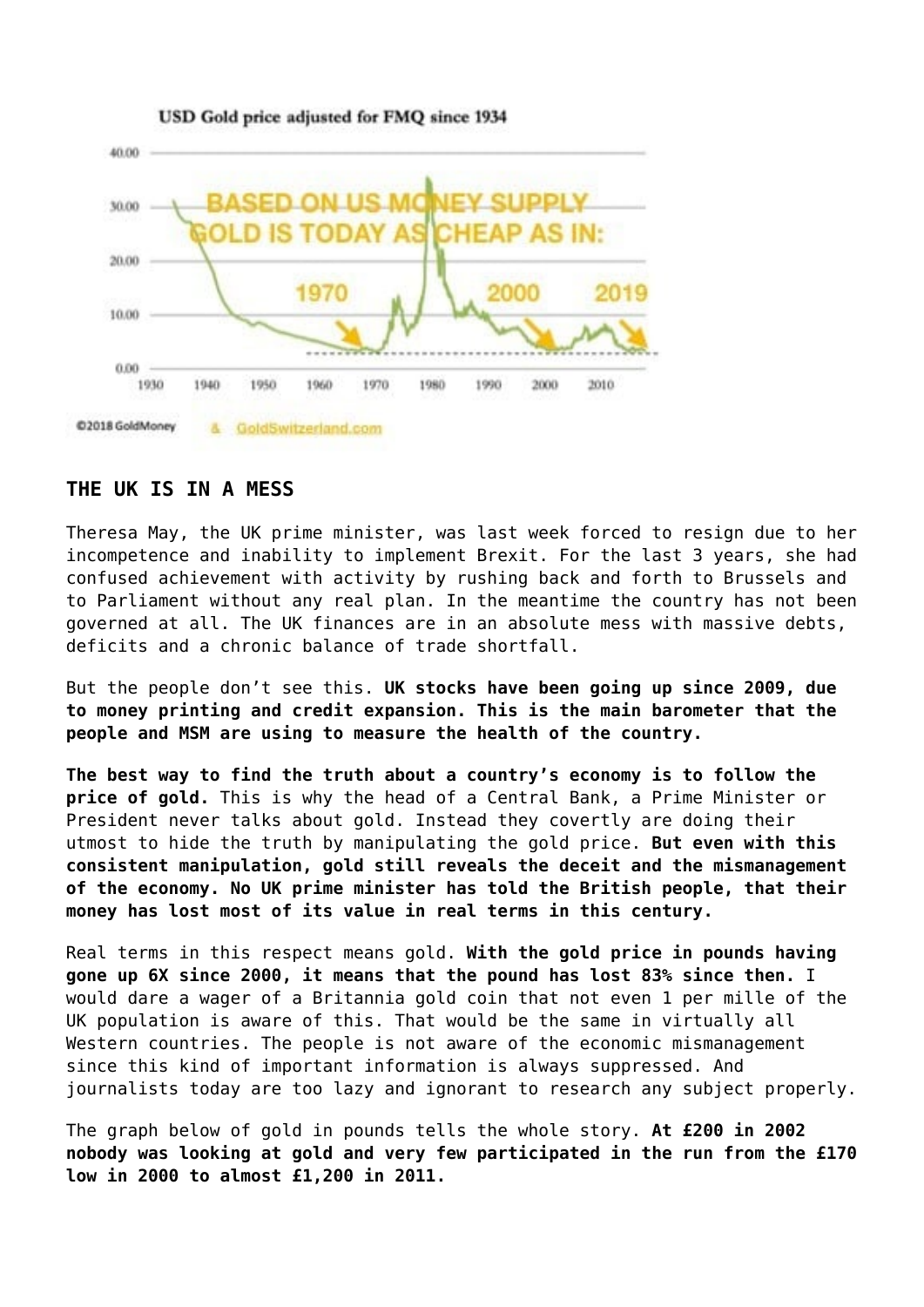

# **GOLD IN POUNDS GOING TO NEW HIGHS**

The chart looks very bullish. Gold in pounds has broken all resistance levels and is now on the verge of a major rally out of a three year consolidation. The MACD trend signal has also turned up. It shouldn't take too long for gold to reach new highs in pounds.

**The great advantage for the Brits is that they can invest in gold without paying capital gains tax, if they buy Britannias or Sovereigns gold coins issued by the Royal Mint.**

## **GOLD IN SWEDISH KRONER IS AT ALL TIME HIGH**

But gold will not just start the run to new highs in pounds. The same will happen in all currencies. Gold in Swedish kroner for example has already made new highs. Sweden which used to be well managed economically is now under major pressure. **The housing market is a massive bubble and is likely to create a much more severe crisis than in the early 1990s. Interest rates have been negative in Sweden since 2014 and any rise in rates would cause the housing bubble to collapse and also the Swedish banking industry. This situation guarantees a continuing weak krona and a rising gold price.**

Like in all other Western nations, the Swedes are not aware that they could protect their wealth by owning physical gold. I went into an incredibly grotty gold shop in central Stockholm last week. This is one of two gold retailers in Sweden. The shop hadn't been refurbished for decades and was without customers. Seems that nobody in Sweden is aware that gold has gone up 6X since 1999 and that it will go up more than 10X in coming years. This gold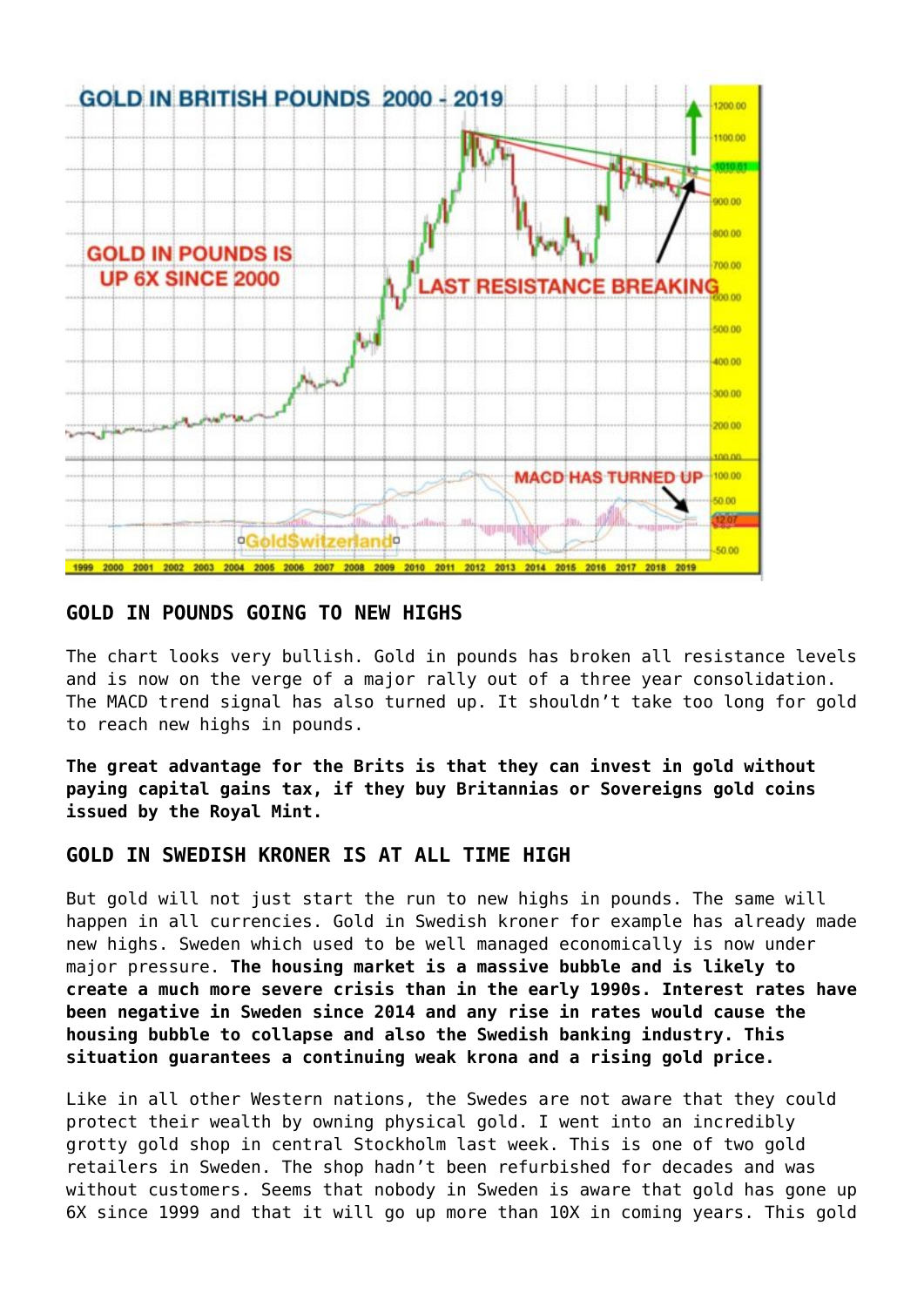shop was an extremely good indicator of the coming explosion of both the gold price and gold buying in Sweden.



**GOLD IN US DOLLAR WILL SOON BREAK THE MAGINOT LINE**

Gold in US dollar is also on the verge of a breakout. The downtrend since February is now breaking and once gold goes past \$1,300, it will quickly go through the Maginot Line at \$1,350 on its way to \$1,600 and higher.



**DOW MADE TRIPLE TOP AND NOW READY TO CRASH**

Just as gold seems to be ready to resume the long term uptrend, stocks have turned down and will at least have a major correction or possibly start a major secular downtrend.